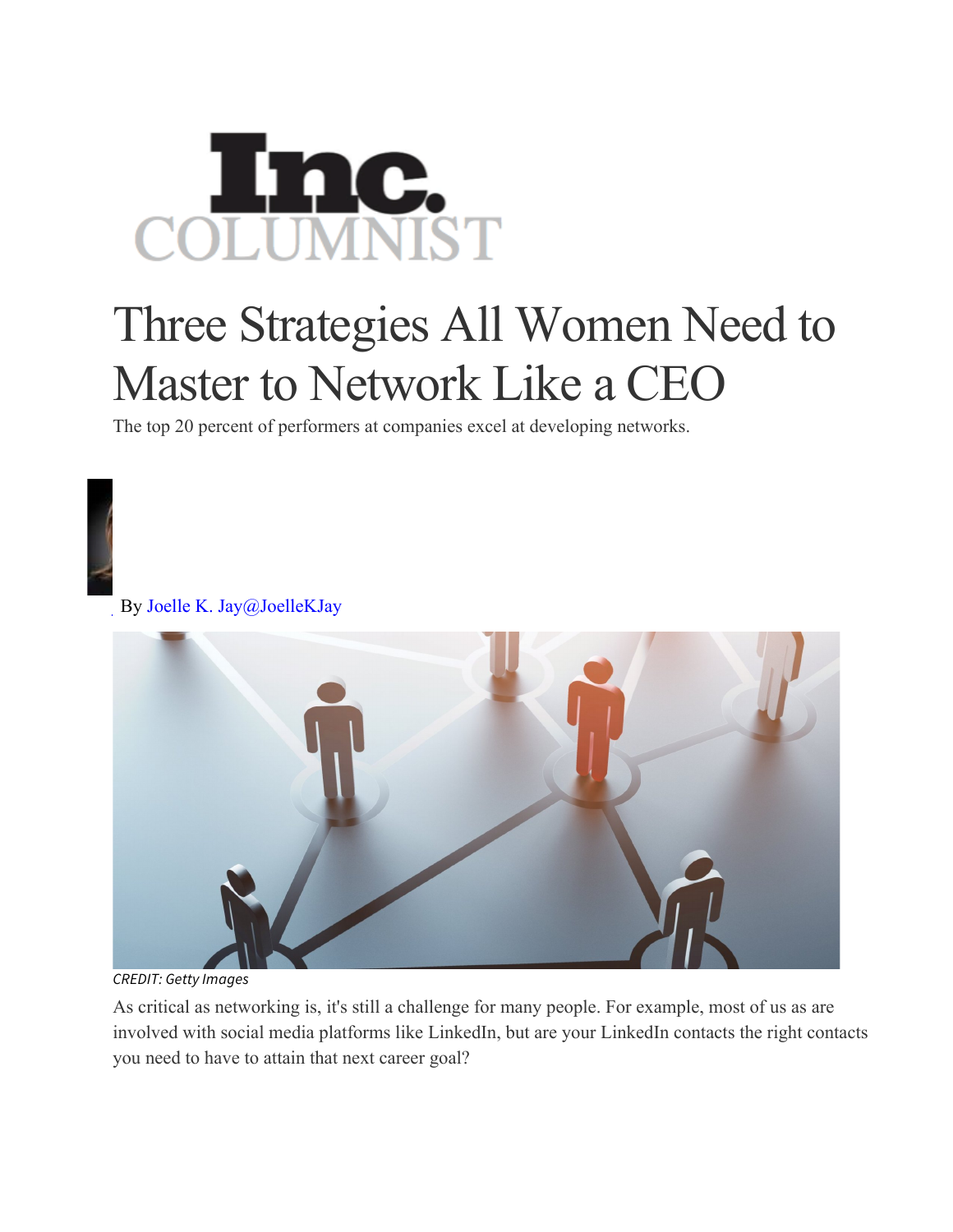The top 20% of performers at companies excel at developing networks, not just to find a new job but to connect them to resources inside and outside their firm, help them master best practices, solve problems, connect to people of more influences to get more done, and acquire better raises, among other accolades.

I recently met two networking experts who have creative tools to make networking easy and effective. The first was Tom Gaunt, CEO and co-founder of NQuotient, who was on several executive boards. The second is Marilyn Nagel, Co-Founder and Chief Mission Officer at NQuotient, formerly the Chief Diversity Officer at Cisco, which she left to run a woman's organization called Watermark. The question they both asked about growing networking skills was this: How do you sustain learning and make behavioral change stick?

That answer is unique for everyone, and especially for women. It's important to recognize that there are unique elements for women when it comes to networking that can give them an advantage - like, generally speaking, an innate ability to build and nurture a relationship, prioritize relationships, and offer support.

As a woman looking to grow her networking skills, try these three strategies that Nagel and Gaunt recommend:

**Check your attitude.** Gaunt and Nagel say that your attitude toward networking is either an inhibitor or an impetus for success. Put simply: If you don't network well, it's an inhibitor for you when it comes to reaching long-term career goals. But if you do network well, it can lead to success.

**Redefine how you network.** If the idea of going to a room full of strangers is too daunting, flip the script. Networking can be a range of activities: Meeting people one-on- one for planned and meaningful conversations, having a regular conference call with a trusted mentor, sponsor or peer, attending industry events, or even connecting online via email, social media or professional chat groups. You can even start conversations at work, on the train, or in a meeting. See that all the work you do with people at every level of leadership is an opportunity to build a network.

**Make sure your circle is diverse.** Networking can be self-limiting if you're networking with only women or only men. Embracing differences in genders or race, instead of using them as a way to rationalize differences, opens us up to a broader, more diverse thought process that is often more consistent with the marketplace on both a national and international level.

Ultimately, the goal for an ideal networking strategy first and foremost is to remove barriers to connect.

In that spirit, let's return to our LinkedIn example. LinkedIn is an effective tool, but it can also a noisy environment. For example, if you have a 1,000 connections, but out of that group there aren't many you couldn't call immediately if there was a problem, then it's time to evaluate and take on an active